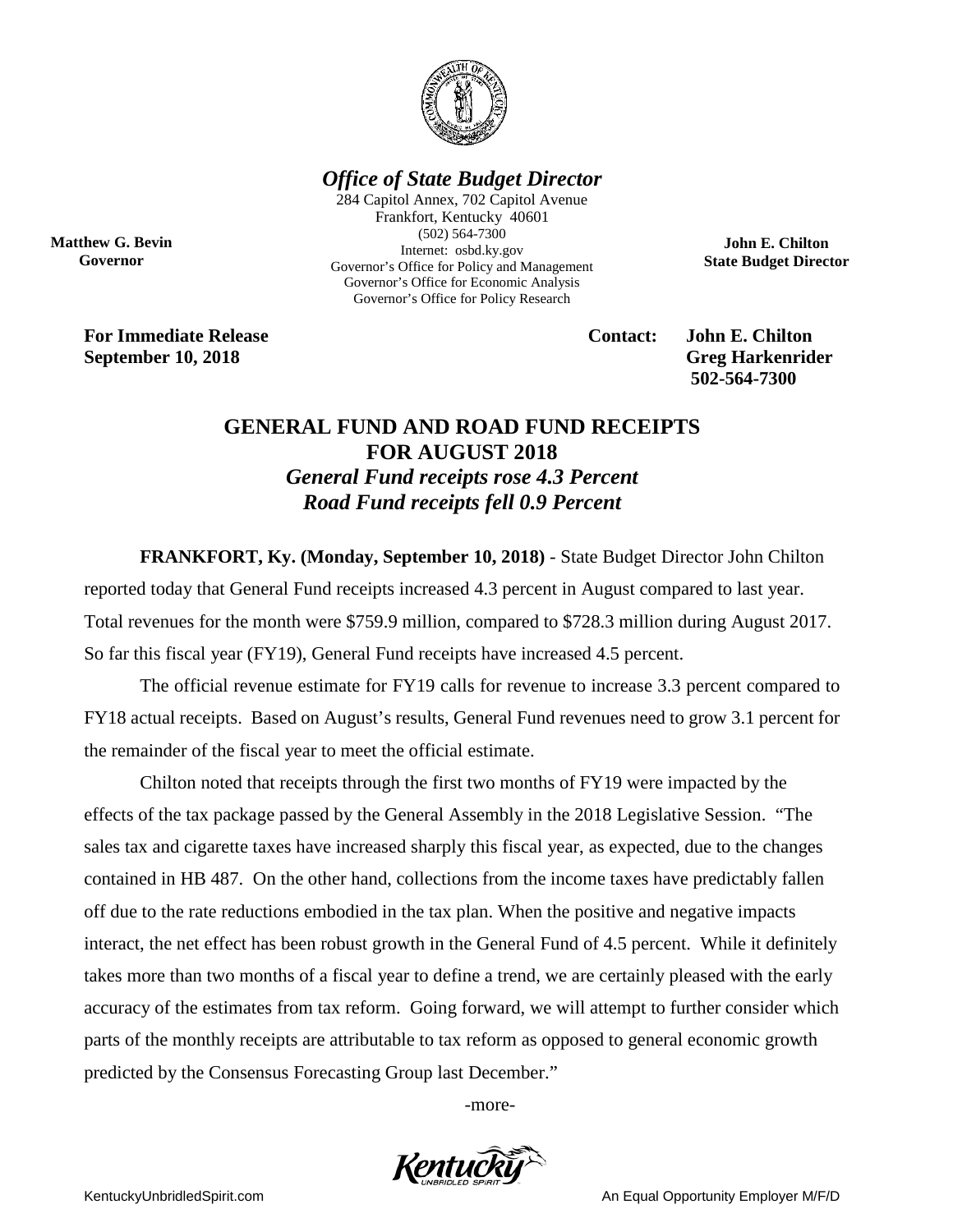Among the major accounts:

- Individual income taxes fell 4.6 percent as both withholding and estimated payments declined compared to last year. This decrease was expected as the top rate was decreased from 6 percent to 5 percent.
- Sales tax revenues grew 14.4 percent in August and are up 8.8 percent through the first two months of the fiscal year, largely in response to the 2018 changes
- Corporation income tax collections increased \$5.9 million as net returns rose. Year-to-date receipts in this account have increased 19.9 percent. The changes affecting corporation income taxation include a decrease in the top tax rate from 6 percent to 5 percent and changes to consolidation and apportionment requirements.
- Cigarette taxes grew 49.1 percent for the month due largely to tax law changes and collections have increased 55.2 percent for the year.
- Property taxes declined 32.1 percent in August and have fallen 24.9 percent for the fiscal year. Large swings in receipts are not unusual early in a fiscal year for this account.
- Coal severance tax collections in August fell 5.4 percent and are down 22.8 percent through the first two months of the fiscal year.
- Lottery revenues grew 2.7 percent in August and have increased 2.8 percent through the first two months of FY19.

Road Fund revenue fell 0.9 percent in August with revenues of \$143.3 million but have increased 5.5 percent for the first two months of the fiscal year. Motor vehicle usage tax collections declined 8.2 percent due to a timing issue in a prior month, while motor fuels revenues increased slightly in August. The official Road Fund revenue estimate calls for an overall 0.3 percent decrease in receipts for the FY19. Based on year-to-date collections, revenues can decline 1.5 percent for the remainder of the fiscal year to meet the estimate.

Among the accounts:

- Motor fuels rose 0.7 percent in August and have increased 0.8 percent for the year.
- Motor vehicle usage collections fell 8.2 percent for the month but have grown 3.9 percent for the first two months of the fiscal year.
- License and privilege tax rose 7.4 percent.
	- -30-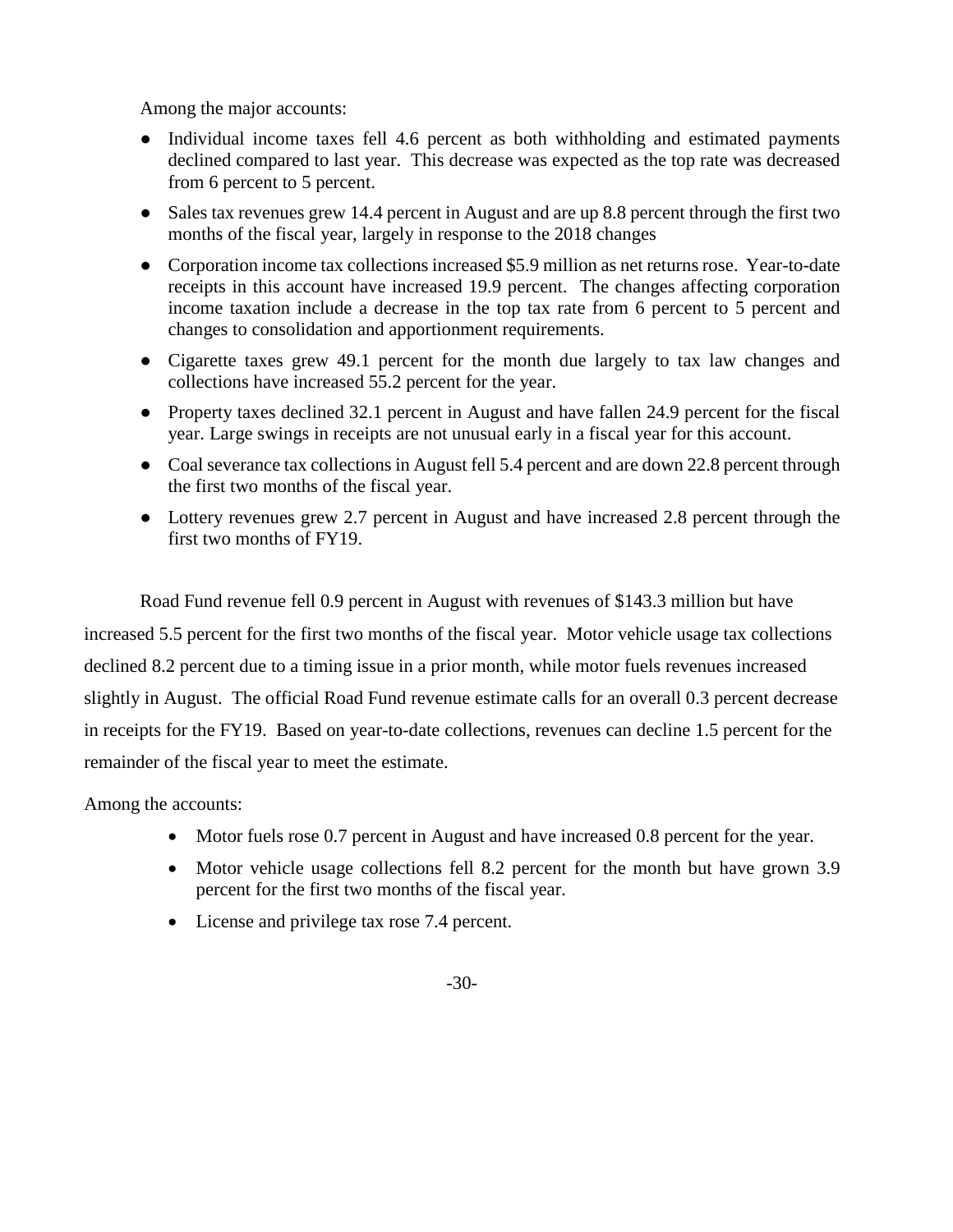## KENTUCKY STATE GOVERNMENT REVENUE 1. GENERAL FUND REVENUE

|                                        | <b>AUGUST</b>  | <b>AUGUST</b>  |                        | <b>JULY THROUGH AUGUST</b> |                 |           |
|----------------------------------------|----------------|----------------|------------------------|----------------------------|-----------------|-----------|
|                                        | 2018           | 2017           | % Change               | FY 2019                    | FY 2018         | % Change  |
| <b>TOTAL GENERAL FUND</b>              | \$759,857,042  | \$728,343,528  | 4.3%                   | \$1,590,093,791            | \$1,521,162,853 | 4.5%      |
| <b>Tax Receipts</b>                    | \$740,607,529  | \$709,126,989  | 4.4%                   | \$1,537,894,554            | \$1,468,655,739 | 4.7%      |
| <b>Sales and Gross Receipts</b>        | \$381,476,752  | \$324,304,018  | 17.6%                  | \$773,015,334              | \$680,879,575   | 13.5%     |
| <b>Beer Consumption</b>                | 554,093        | 510,840        | 8.5%                   | 1,131,492                  | 1,136,340       | -0.4%     |
| <b>Beer Wholesale</b>                  | 5,210,153      | 4,956,209      | 5.1%                   | 10,604,496                 | 11,079,612      | $-4.3%$   |
| Cigarette                              | 32, 137, 743   | 21,559,700     | 49.1%                  | 58,465,609                 | 37,677,825      | 55.2%     |
| <b>Distilled Spirits Case Sales</b>    | 11,117         | 11,058         | 0.5%                   | 26,254                     | 25,329          | 3.7%      |
| <b>Distilled Spirits Consumption</b>   | 1,011,970      | 1,036,287      | $-2.3%$                | 2,411,088                  | 2,360,763       | 2.1%      |
| <b>Distilled Spirits Wholesale</b>     | 3,317,906      | 3,070,369      | 8.1%                   | 7,796,255                  | 7,213,996       | 8.1%      |
| Insurance Premium                      | 1,532,942      | 601,066        | 155.0%                 | 1,590,864                  | 637,591         | 149.5%    |
| Pari-Mutuel                            | 396,369        | 408,816        | $-3.0%$                | 1,068,961                  | 857,519         | 24.7%     |
| Race Track Admission                   | 145            | 116            | 25.8%                  | 86,338                     | 84,298          | 2.4%      |
| Sales and Use                          | 324,742,902    | 283,837,354    | 14.4%                  | 655,589,520                | 602,545,036     | 8.8%      |
| Wine Consumption                       | 222,411        | 210,336        | 5.7%                   | 476,437                    | 480,374         | $-0.8%$   |
| Wine Wholesale                         | 1,251,685      | 1,140,998      | 9.7%                   | 2,591,448                  | 2,569,189       | 0.9%      |
| <b>Telecommunications Tax</b>          | 4,922,902      | 5,248,198      | $-6.2%$                | 9,942,655                  | 10,565,220      | $-5.9%$   |
| <b>Other Tobacco Products</b>          | 2,131,461      | 1,713,654      | 24.4%                  | 4,079,557                  | 3,647,466       | 11.8%     |
| <b>Floor Stock Tax</b>                 | 4,032,955      | (982)          | $\qquad \qquad \cdots$ | 17,154,360                 | (982)           | ---       |
| License and Privilege                  | (\$713,953)    | \$266,758      | -367.6%                | (\$524,632)                | (\$379,297)     |           |
| Alc. Bev. License Suspension           | 41,250         | 23,300         | 77.0%                  | 62,500                     | 53,350          | 17.2%     |
| <b>Corporation License</b>             | 600            | 7,842          | $-92.3%$               | 905                        | 8,348           | $-89.2%$  |
| <b>Corporation Organization</b>        | 0              | 0              | $\overline{a}$         | 0                          | 2,395           | $-100.0%$ |
| Occupational Licenses                  | 6,645          | 11,576         | $-42.6%$               | 17,168                     | 24,443          | $-29.8%$  |
| Race Track License                     | $\mathbf{0}$   | $\mathbf{0}$   | $\overline{a}$         | 95,000                     | 95,000          | 0.0%      |
| <b>Bank Franchise Tax</b>              | (818, 516)     | 164,493        | -597.6%                | (818,063)                  | (685, 643)      | ---       |
| <b>Driver License Fees</b>             | 56,068         | 59,548         | $-5.8%$                | 117,858                    | 122,810         | $-4.0%$   |
| <b>Natural Resources</b>               | \$10,767,497   | \$11,754,640   | $-8.4%$                | \$19,195,516               | \$22,461,880    | $-14.5%$  |
| Coal Severance                         | 7,765,577      | 8,212,078      | $-5.4\%$               | 12,950,504                 | 16,766,683      | -22.8%    |
| Oil Production                         | 589,181        | 379,260        | 55.3%                  | 1,125,521                  | 739,832         | 52.1%     |
| Minerals Severance                     | 1,579,579      | 2,240,695      | $-29.5%$               | 3,421,614                  | 3,693,268       | $-7.4%$   |
| Natural Gas Severance                  | 833,161        | 922,607        | $-9.7%$                | 1,697,877                  | 1,262,097       | 34.5%     |
| Income                                 | \$324,000,302  | \$339,617,015  | $-4.6%$                | \$701,678,103              | \$712,685,740   | $-1.5%$   |
| Corporation                            | 3,442,809      | (2,484,820)    | $---$                  | 25,597,578                 | 21,356,222      | 19.9%     |
| Individual                             | 318, 162, 864  | 333,477,238    | $-4.6%$                | 662,032,681                | 675,398,855     | $-2.0%$   |
| <b>Limited Liability Entity</b>        | 2,394,629      | 8,624,598      | $-72.2%$               | 14,047,845                 | 15,930,663      | $-11.8%$  |
| Property                               | \$17,463,298   | \$25,727,213   | $-32.1%$               | \$30,016,621               | \$39,995,235    | $-24.9%$  |
| <b>Building &amp; Loan Association</b> | $\overline{0}$ | $\overline{0}$ | $\qquad \qquad \cdots$ | 257,579                    | 10,684          | 2310.9%   |
| General - Real                         | 29,252         | 50,132         | $-41.7%$               | 43,292                     | 21,870          | 97.9%     |
| General - Tangible                     | 11,277,738     | 12,831,570     | $-12.1%$               | 22,747,517                 | 22,764,861      | $-0.1%$   |
| Omitted & Delinquent                   | 2,887,774      | 3,523,769      | $-18.0%$               | 1,465,545                  | 1,634,378       | $-10.3%$  |
| <b>Public Service</b>                  | 3,264,288      | 9,321,742      | $-65.0%$               | 5,498,442                  | 15,563,442      | $-64.7%$  |
| Other                                  | 4,247          | 0              |                        | 4,247                      | 0               |           |
| Inheritance Tax                        | \$4,877,498    | \$5,520,493    | $-11.6%$               | \$9,966,441                | \$9,304,445     | 7.1%      |
| Miscellaneous                          | \$2,736,134    | \$1,936,853    | 41.3%                  | \$4,547,170                | \$3,708,161     | 22.6%     |
| <b>Legal Process</b>                   | 1,855,038      | 1,102,901      | 68.2%                  | 2,788,775                  | 2,030,698       | 37.3%     |
| T. V. A. In Lieu Payments              | 877,300        | 830,072        | 5.7%                   | 1,754,601                  | 1,660,144       | 5.7%      |
| Other                                  | 3,795          | 3,880          | $-2.2%$                | 3,795                      | 17,319          | $-78.1%$  |
| <b>Nontax Receipts</b>                 | \$19,191,138   | \$19,103,934   | 0.5%                   | \$51,872,790               | \$52,771,760    | $-1.7%$   |
| <b>Departmental Fees</b>               | 863,558        | 748,902        | 15.3%                  | 1,576,444                  | 2,047,112       | -23.0%    |
| <b>PSC Assessment Fee</b>              | 559,010        | 761,262        | $-26.6%$               | 14,439,850                 | 15,810,072      | $-8.7%$   |
| Fines & Forfeitures                    | 1,372,993      | 1,466,778      | $-6.4%$                | 2,831,983                  | 2,934,837       | $-3.5%$   |
| Income on Investments                  | (738, 374)     | (385, 236)     | ---                    | (716, 575)                 | (589, 882)      |           |
| Lottery                                | 19,000,000     | 18,500,000     | 2.7%                   | 37,000,000                 | 36,000,000      | 2.8%      |
| Miscellaneous                          | (1,866,050)    | (1,987,772)    | ---                    | (3,258,913)                | (3,430,379)     |           |
| Redeposit of State Funds               | \$58,376       | \$112,604      | $-48.2%$               | \$326,448                  | (\$264, 646)    | ---       |